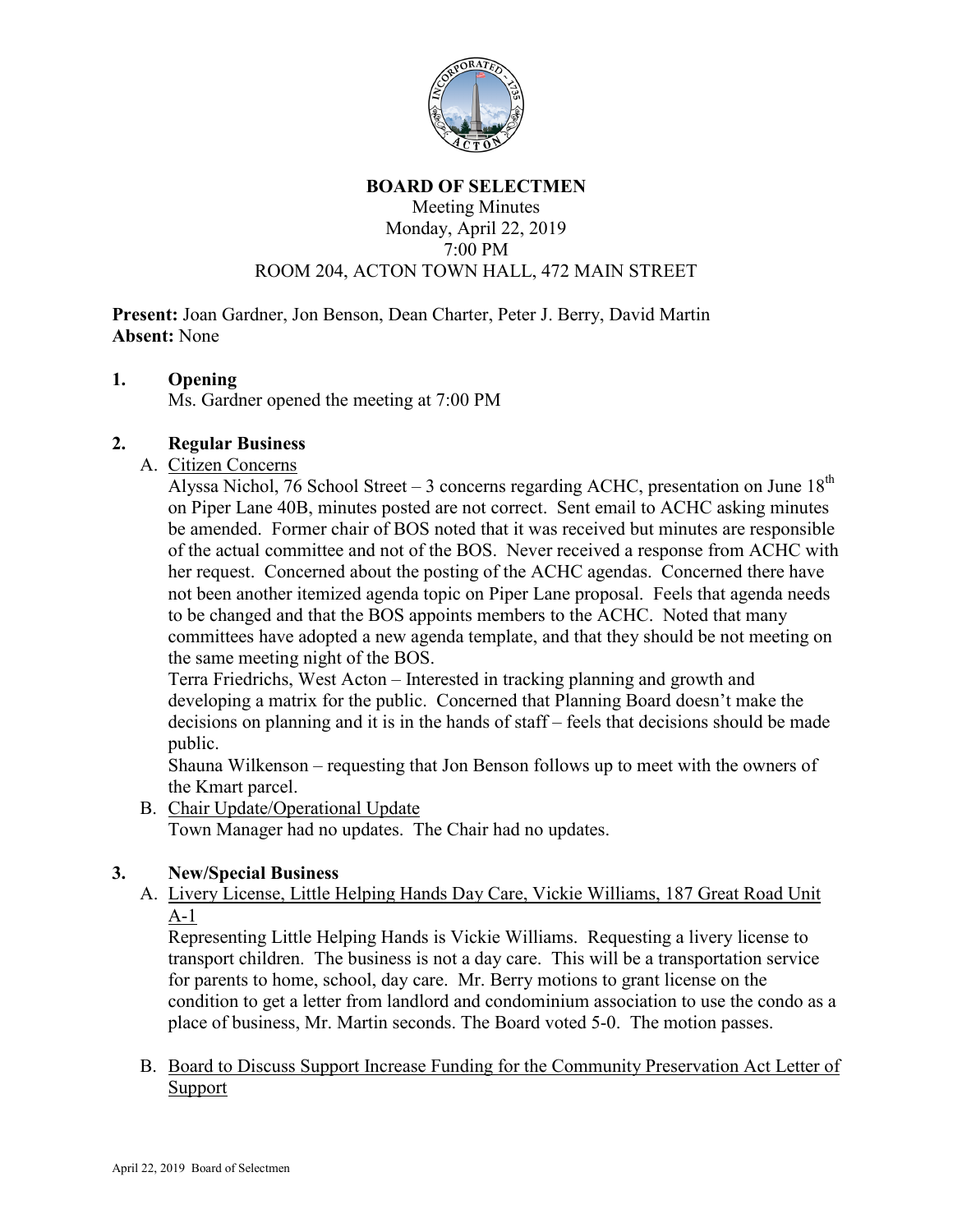

Mr. Berry stated he was in favor for the increase in funding. Mr. Berry explained the process in getting an increase in funding. Mr. Berry motions to approve the letter and draft a separate letter along the lines of the Community Preservation Coalition and the ways and means budget, Mr. Charter seconds. The Board voted 5-0. The motion passes.

## C. Update on Sewer Project

Paul Campbell updated the sewer project in West Acton. Town Meeting approved the funding for the survey and preliminary design. Acton Water District is going to split the cost of the survey. Mr. Martin mentioned that the West Acton Sewer Action Advisory Committee voted unanimously to support it. Mr. Martin moves (on behalf of the Sewer Commissioners) to support the survey, Mr. Benson seconds. The Board voted 5-0. The motion passes.

## **4. Consent Items**

Mr. Benson held item 14 (Committee Appointment, Danny Factor, Planning Board). Ms. Gardner motions to approve consent items 6-13, 15-16. Mr. Benson seconds. The Board voted 5-0. The motion passes. Ms. Gardner stated that as the liaison of the Planning Board, she will not recommend the appointment. Mr. Benson spoke at some lengths reasons for not recommending the Board appointment. Mr. Charter spoke for reasons for not recommending the appointment.

Mr. Factor made a statement in front of the Board. Mr. Martin asked a couple of questions to Mr. Factor. Ms. Gardner serves as liaison to the COD and past meetings have been very difficult with meetings last more than 3 hours and have had a difficult time coming to consensus with agenda topics. Mr. Berry asked a few questions Ms. Gardner motions to not appoint, Mr. Benson seconds. The Board votes 4-1 (Mr. Martin nay). The motion passes.

### **5. Adjournment**

At 8:03 p.m., it was moved and seconded to adjourn the meeting. The motion was approved unanimously.

### **Documents and Exhibits Used During this Meeting**

- Engineering Department Memo
- Planning Board Decision
- Recreation Department Memo Gift Request Acton Ford
- Recreation Department Memo Gift Request Jones Renovation Committee
- Recreation Department Memo Gif Request Anonymous
- DRAFT 2019 Acton Boxborough Farmers Market License Agreement
- Meeting Minutes March 26, April 1, and April 8, 2019
- Executive Session Minutes, March 26, 2019